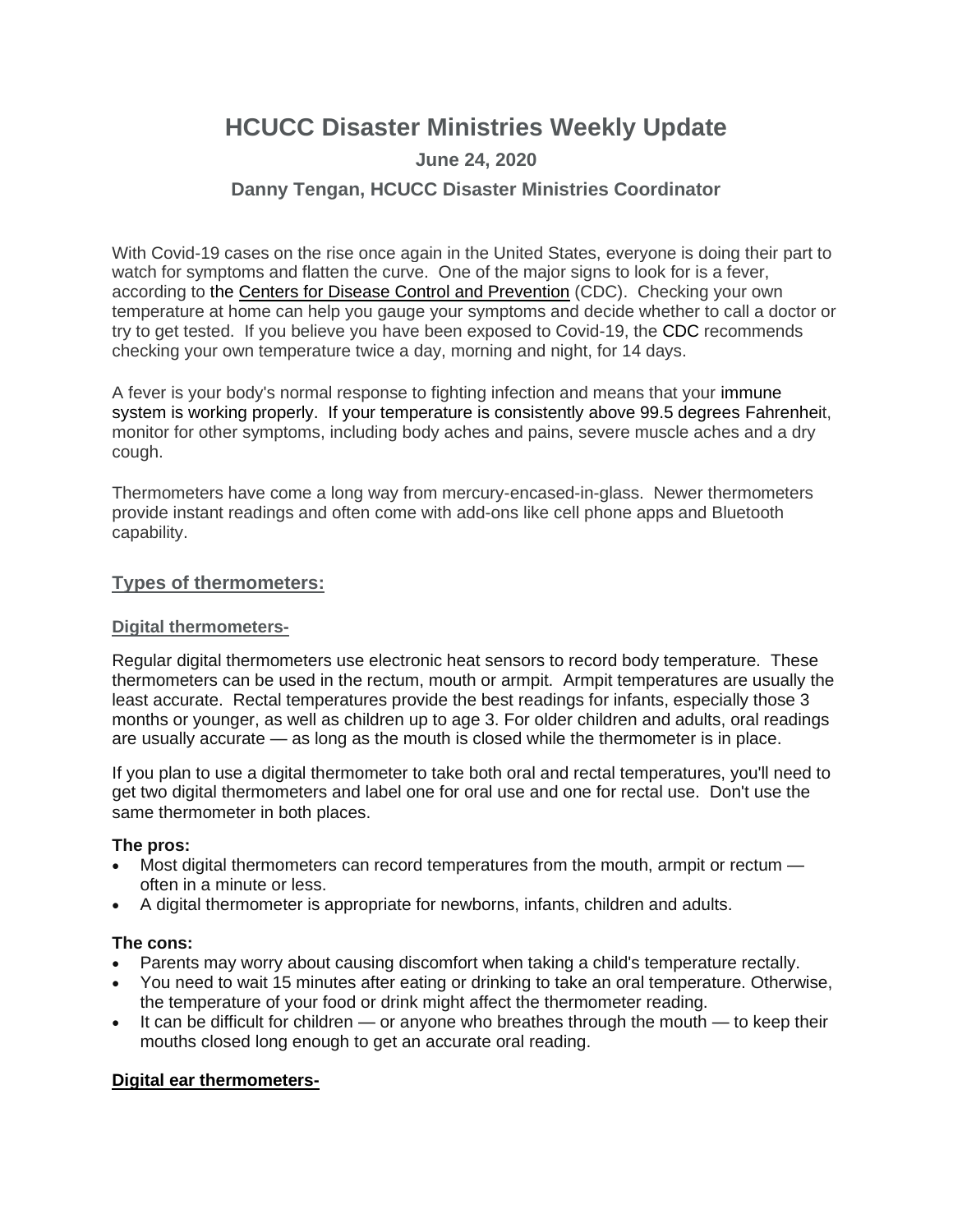Digital ear thermometers, also called tympanic thermometers, use an infrared ray to measure the temperature inside the ear canal.

#### **The pros:**

- When positioned properly, digital ear thermometers are quick and generally comfortable for children and adults.
- Digital ear thermometers are appropriate for infants older than age 6 months, older children and adults.

### **The cons:**

- Digital ear thermometers aren't recommended for newborns.
- Earwax or a small, curved ear canal can interfere with the accuracy of a temperature taken with a digital ear thermometer.

### **Temporal artery thermometers-**

Temporal artery thermometers — often sold as forehead thermometers — use an infrared scanner to measure the temperature of the temporal artery in the forehead.

### **The pros:**

- Temporal artery thermometers can record a person's temperature quickly and are easily tolerated.
- Temporal artery thermometers are appropriate for infants older than age 3 months and for older children. New research suggests that a temporal artery thermometer also might provide accurate readings for a newborn.
- Additional research suggests that temporal artery thermometers are the most accurate alternative to rectal digital thermometers for taking a child's temperature.

#### **The con:**

• A temporal artery thermometer may be more expensive than other types of thermometers.

## **Infrared thermometers-**

The infrared non-touch thermometers contain a small lens that emits an infrared beam which bounces off the object and back to a detector which absorbs any radiation. This radiation is turned into heat and then into electricity. The thermometer can then convert this electricity into an accurate temperature reading. These thermometers check the human temperature by sensing the infrared energy radiated by the body. However, this is not a 100% accurate way of detecting COVID-19 cases. While the advantage of using an infrared thermometer is its 'no contact' process, the temperature can get affected by various factors such as wind and water. It can take from 2 to 10 days for a person to show the symptoms of coronavirus. If a person is affected by the virus and has not started to show symptoms yet, the infrared thermometer would not be able to detect it. Having a specific temperature is just one of the indications that you have a fever. [Other signs](https://www.medicalnewstoday.com/articles/326160#checking-without-a-thermometer) of a fever are chills, sweats, flushed skin and body aches.

A fever is when an adult's body temperature reaches 100.4 °F (38 °C) or higher. The average body temperature of an adult without a fever is 98.6 °F (37 °C), some studies have shown that "normal" body temperature can be within a wide range, from 97°F (36.1°C) to 99°F (37.2°C). Every person can have different body temperatures, and it can also change during the day based on when someone's eaten or exercised. The Harvard Medical School adds that "body temperature is often higher in the afternoon than it is when you wake up in the morning."